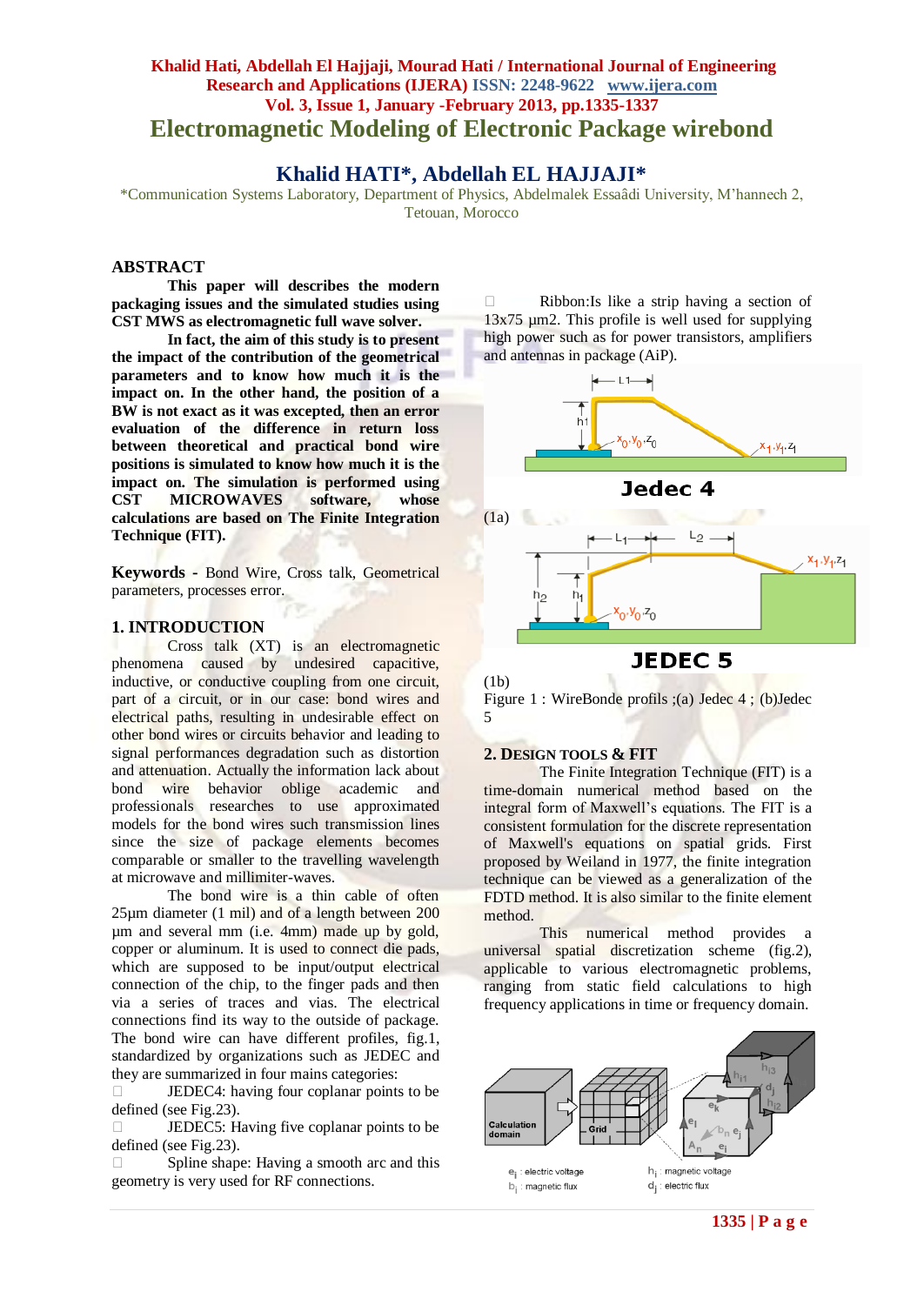## **Khalid Hati, Abdellah El Hajjaji, Mourad Hati / International Journal of Engineering Research and Applications (IJERA) ISSN: 2248-9622 www.ijera.com Vol. 3, Issue 1, January -February 2013, pp.1335-1337**



(2b)

Figure 2: Allocation field components: (a) macroscopic picture and (b) fields relationship in one cell

## **3. WIRE-BOND SIMULATION STUDY**

Epoxy mold compound is one of the key words in electronic package industry; this is the medium encapsulating the die, the bond wires and the substrate. The choice of the mold is critical area for both thermal-mechanical and electrical performances.



#### (3b)

Figure 3: example of simulated WireBonde; (a) offchip & without mold; (b) WB with mold.

#### **3.1 Study of wire bond material impact:**

In this part of study the material choice influences on the scattering parameters of a bond wire. Copper wire bond is less expensive compared to the gold one which is cost is increasing every time. The main problems of copper WB occurs at the processing moment where the temperature is very high causes copper erosion due to the existence of several di-oxides and the higher stress on the chip required to attaching copper wire on the die pads. However, in term electrical performance and costs, the copper wire is an excellent choice because of his higher electrical conductivity and much better its reflection coefficient compared to the gold wire.



#### Figure 4: |S11metal – S11PEC|

It is clear from the diagram, that the copper optimizes the transmission, in fact, in recent year the companies is immigrates to the cooper wire technology, that's means best productivity.

#### **3.2 Wire bond parametric study:**

In this part of study, we are interested by the contribution of the geometrical parameters, that's why we have simulate the effect of horizontal bond wire distance &bond wire height effects.

In the first step we will modify the bond wire height by  $+/-$  delta (where delta = 25  $\mu$ m) and the second step we will modify the horizontal length by  $\pm\Delta$  (where  $\Delta$ =1mil= 25.4 $\mu$ m).